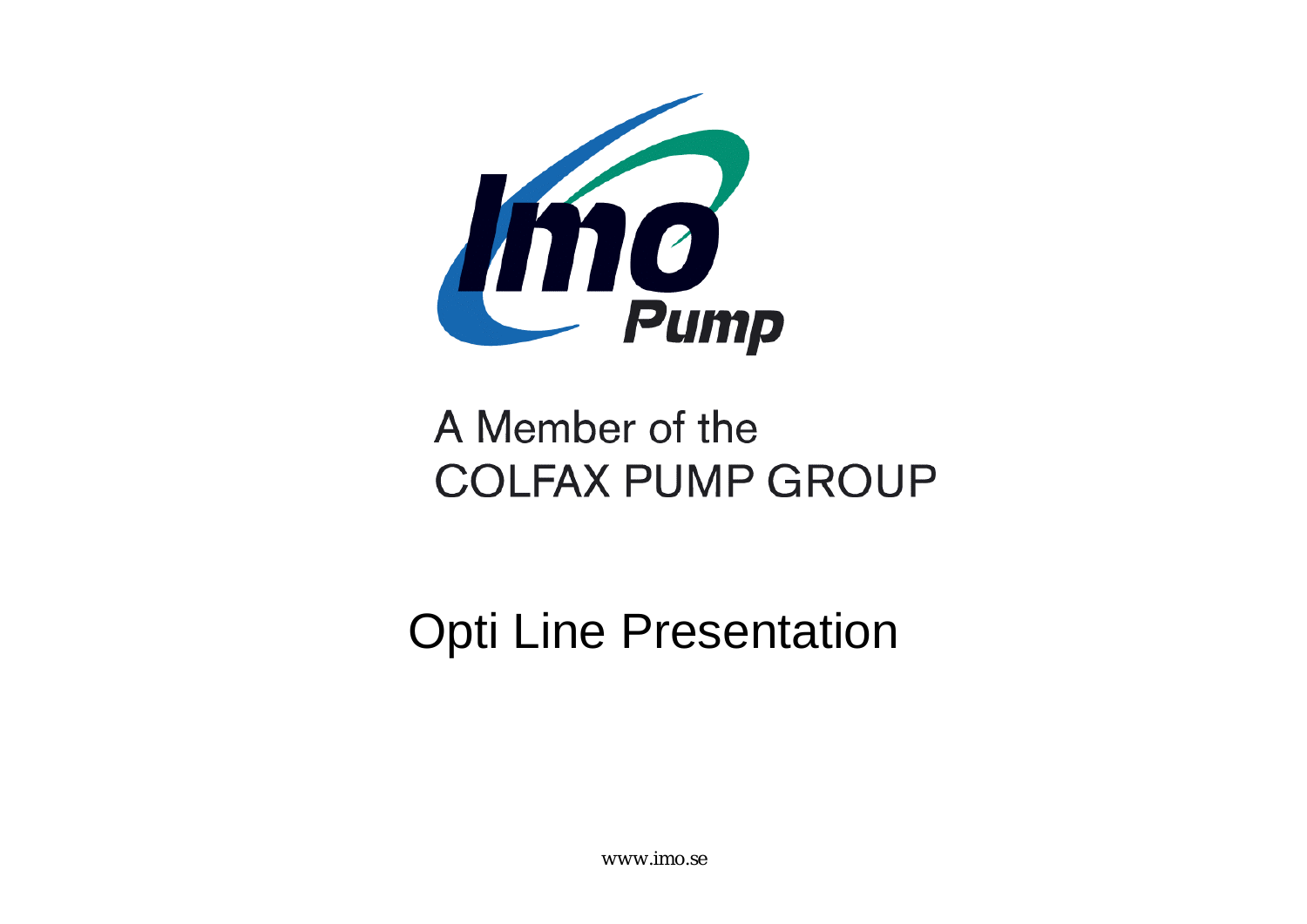

### IMO AB Presents New Pump Version

#### **Opti Line**

### *seal-less pumps with magnetic coupling*



www.imo.se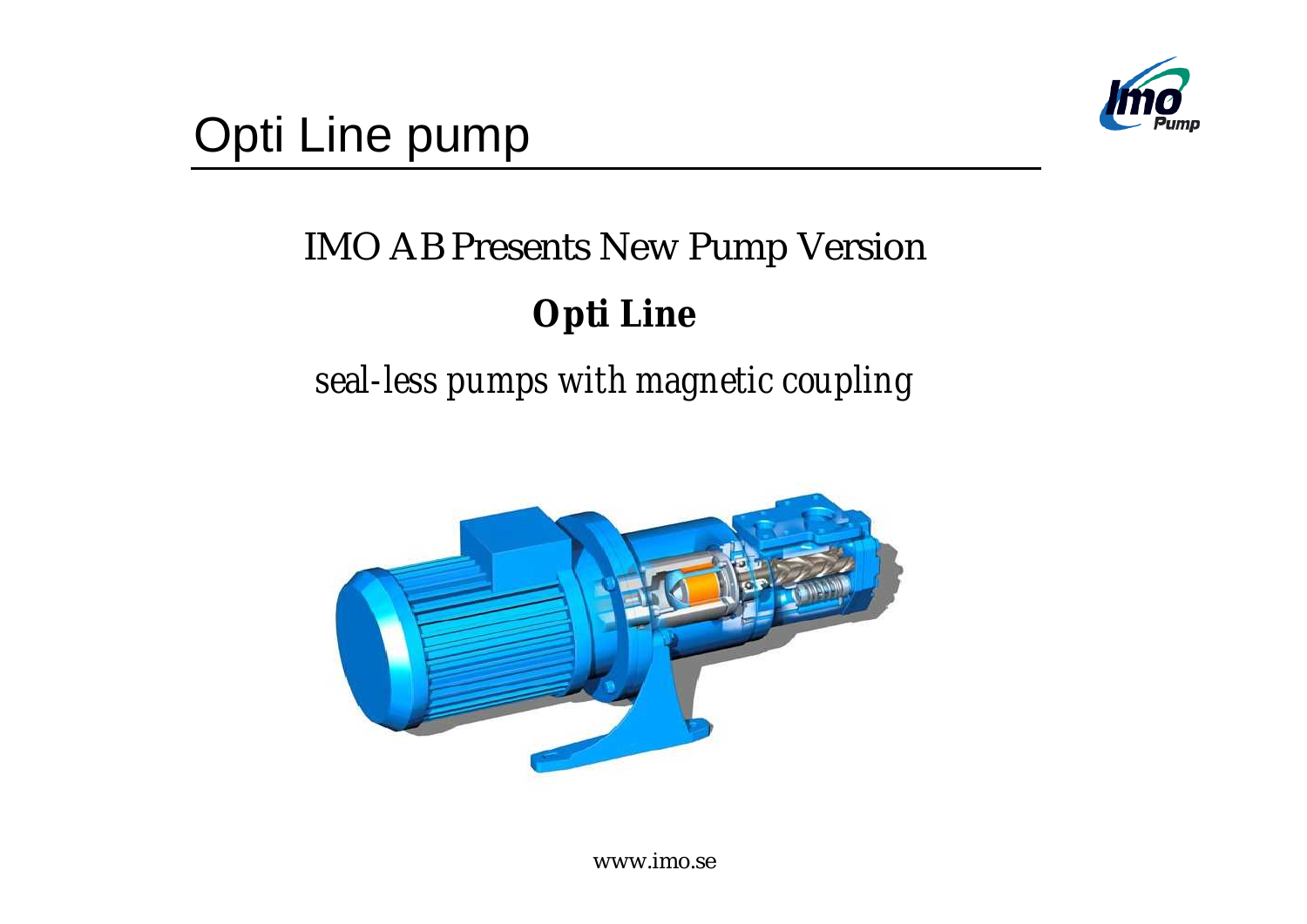

#### Why an Opti Line?

Very often

- Poor oil quality
- High oil temperature
- High viscocity liquids

Jeopardize the function of a traditional mechanical shaft seal,

which results in oil leakage

IMO (International Maritime Organization) SOLAS regulation 15 point 2.4 requires no oil spillage or leakage allowed onboard

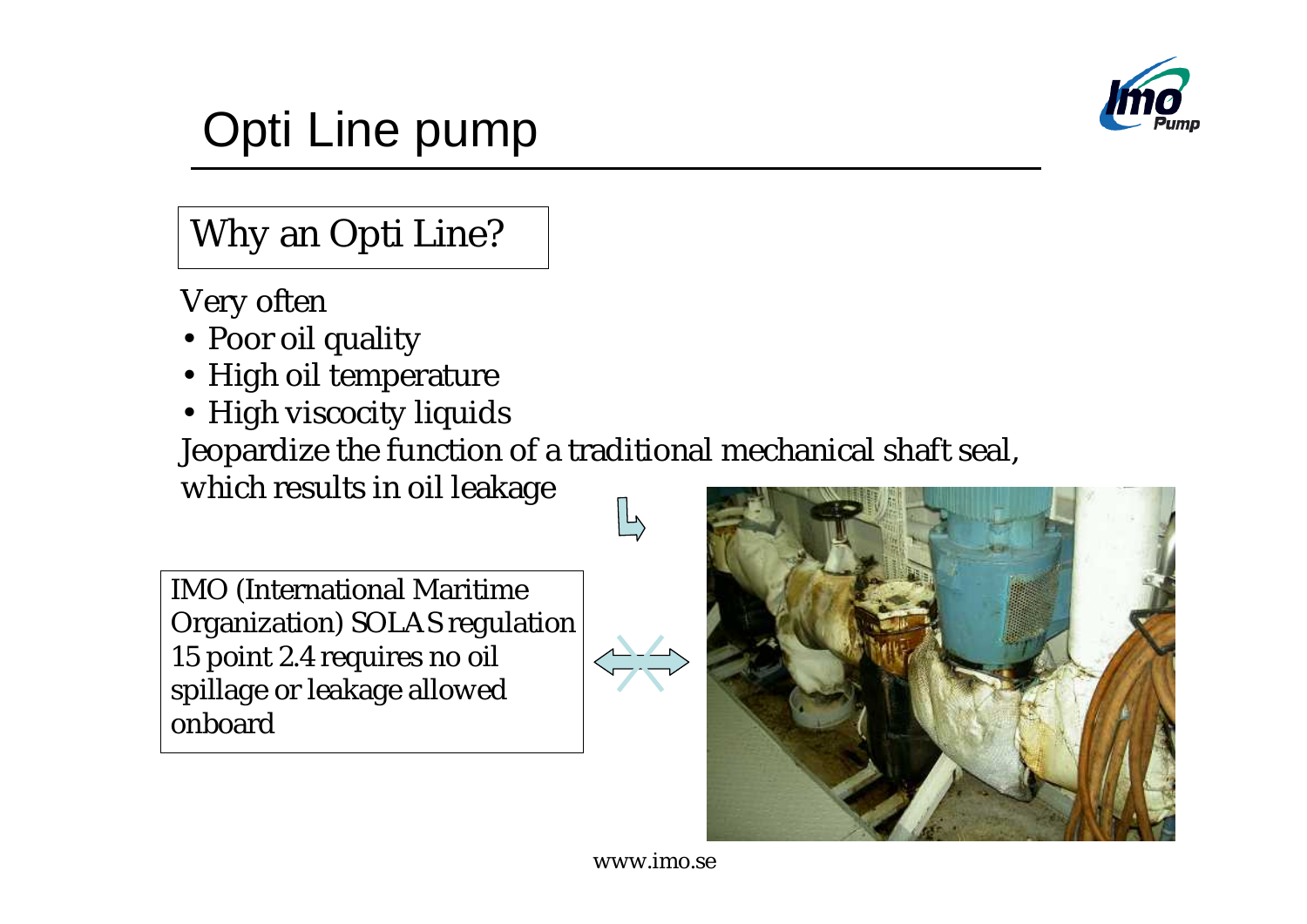

#### Additional benefits from Opti Line pump

- Leak free pump
- No oil spill
- Maintenance cost
- Spare parts cost
- Enviromental clean
- Labour safety
- Optimal solution for extreme duty

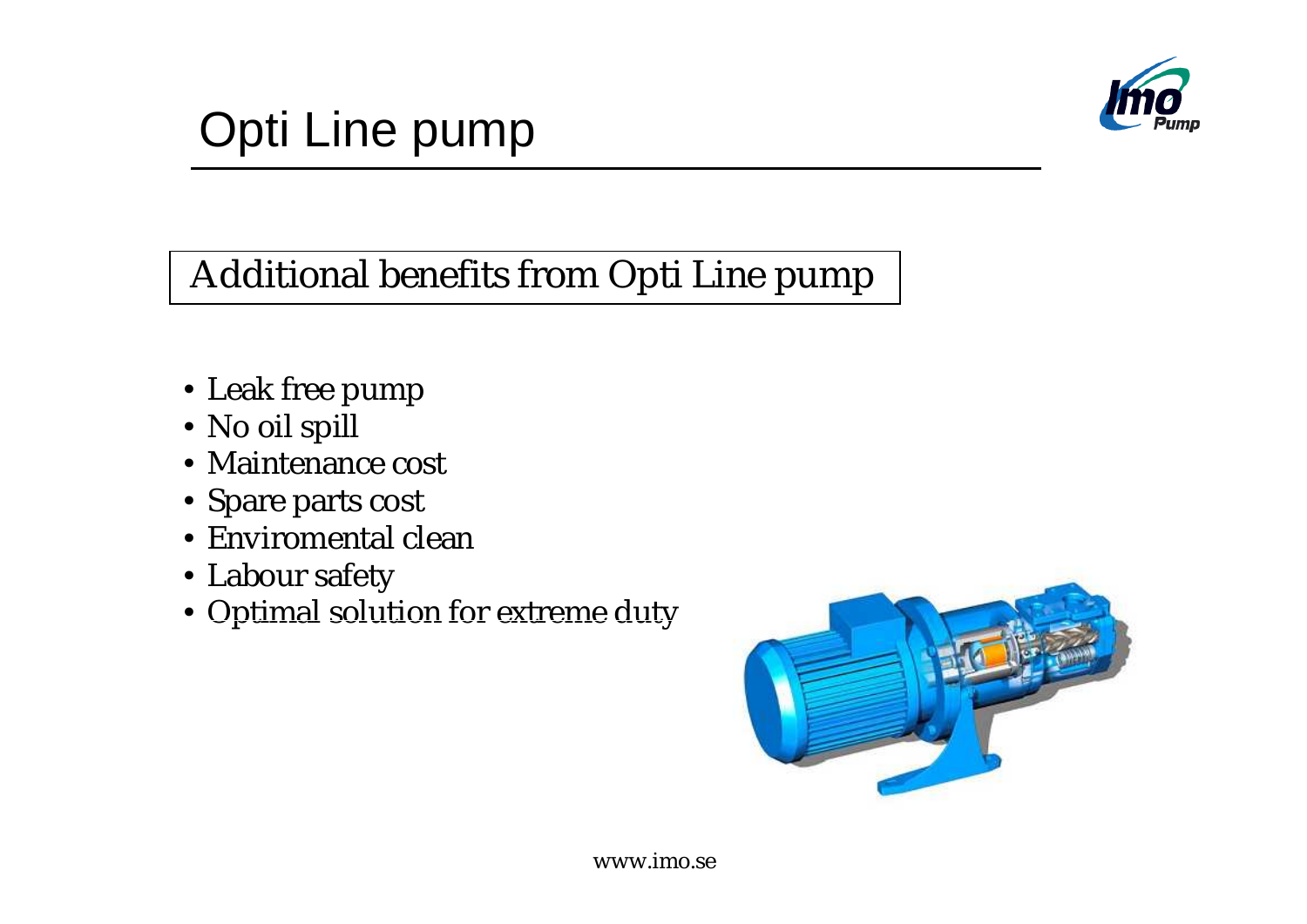



#### This design gives you leak-free pumps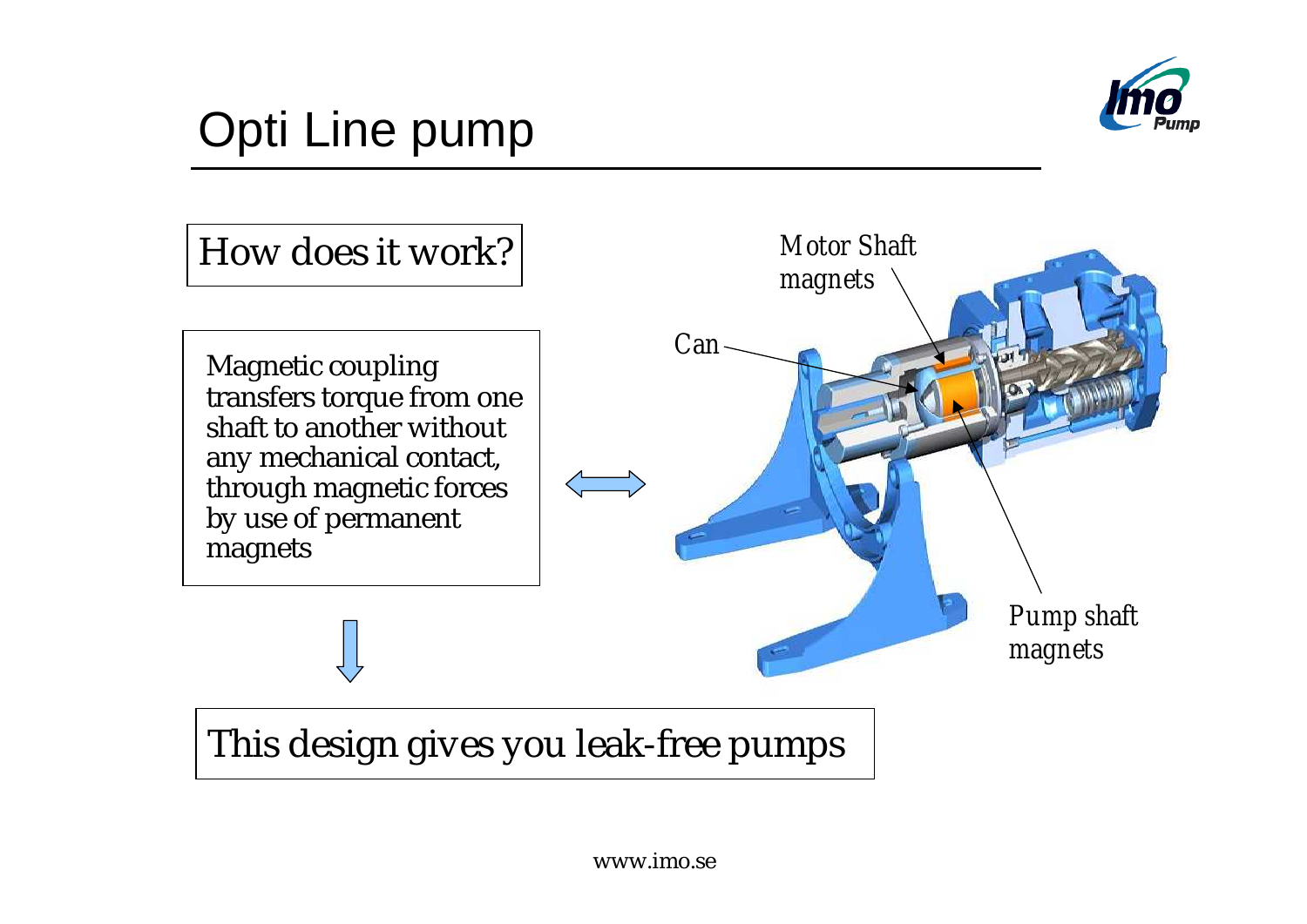

All magnetic couplings need cooling

#### But in IMO design:

No external cooling source is required, because a fraction of the main flow is used for

- Cooling of coupling
- Lubrication of bearing

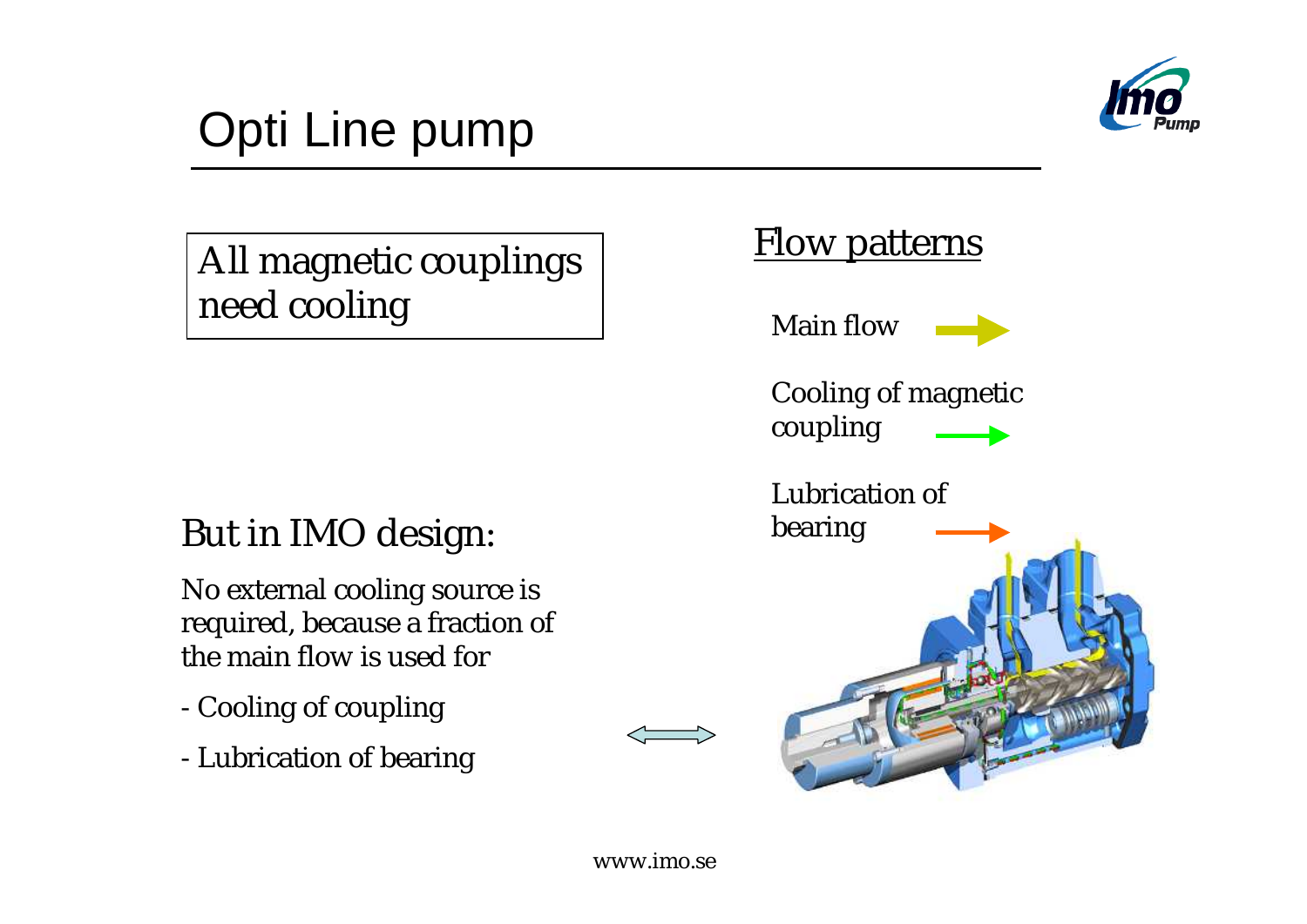

#### Opti Line retains compact design feature

#### Comparison of total length is shown below

| <b>Pump Size</b> | <b>IEC</b><br>No | L-Opti<br>Line | L-Std<br>Line | Diff. % |
|------------------|------------------|----------------|---------------|---------|
|                  | 80               | 541            | 521           | 4%      |
| 025              | 90               | 575            | 565           | 2%      |
|                  | 80               | 577            | 557           | 3%      |
|                  | 90               | 611            | 601           | 2%      |
|                  | 100              | 682            | 647           | 5%      |
| 032              | 112              | 695            | 660           | 5%      |
|                  | 80               | 575            | 569           | 1%      |
|                  | 90               | 609            | 613           | $-1\%$  |
|                  | 100              | 680            | 659           | 3%      |
|                  | 112              | 693            | 672           | 3%      |
| 038              | 132              | 764            | 744           | 3%      |



**Dimension in mm**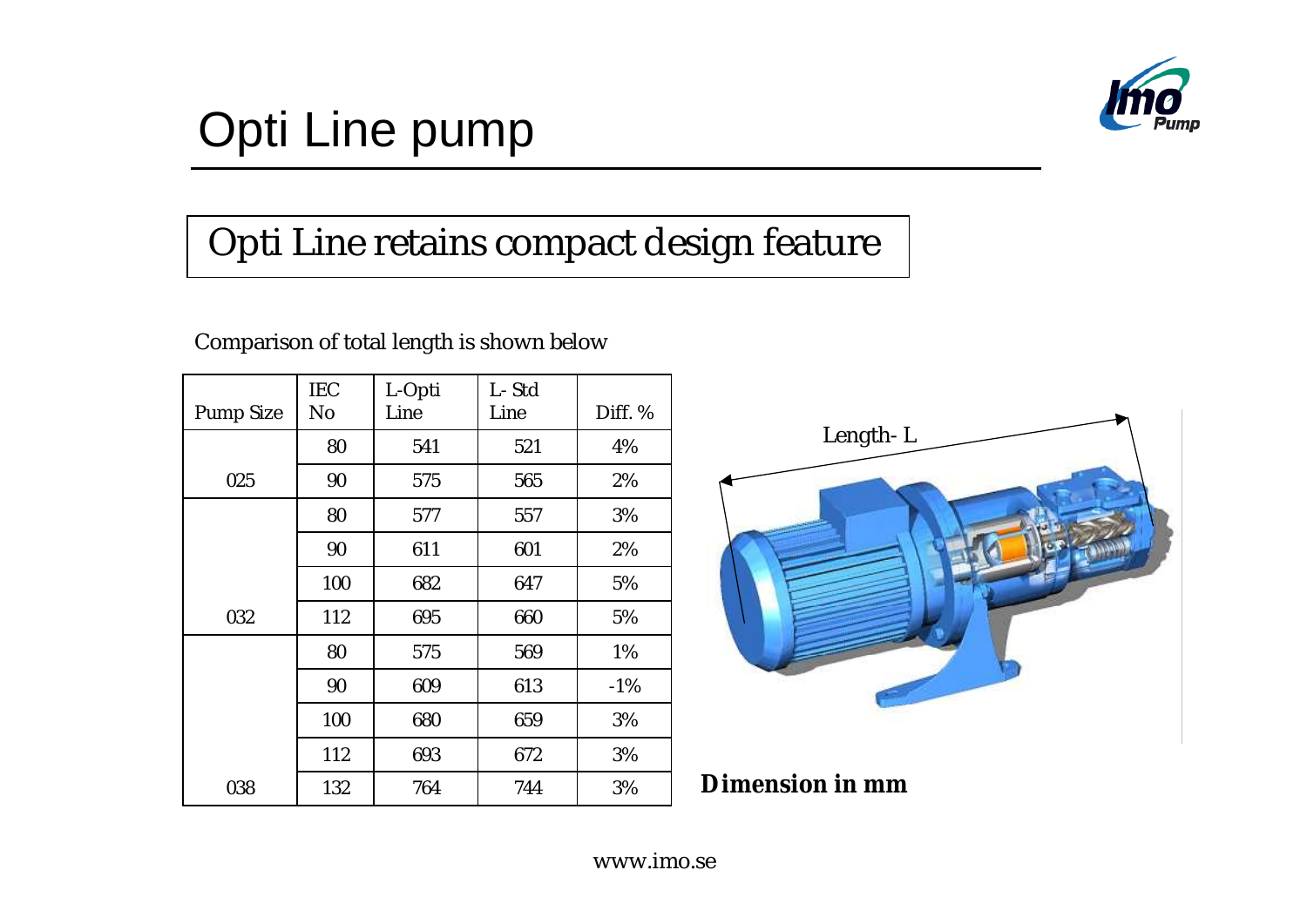

Drop-in replacement is possible

Opti Line and traditional mechanical shaft seal ACE pump have the same technical data and they are compatible

Technical data:

| • <i>Capacity:</i>   | $0.6 - 9.5$ m <sup>3</sup> /h |
|----------------------|-------------------------------|
| • Max diff Pressure: | <i>16bar</i>                  |
| • <i>Viscosity:</i>  | <i>1.6 -1500cSt</i>           |
| • Temperature range: | $-20$ to $+160^{\circ}C$      |
| • Max speed:         | <i>3600rpm</i>                |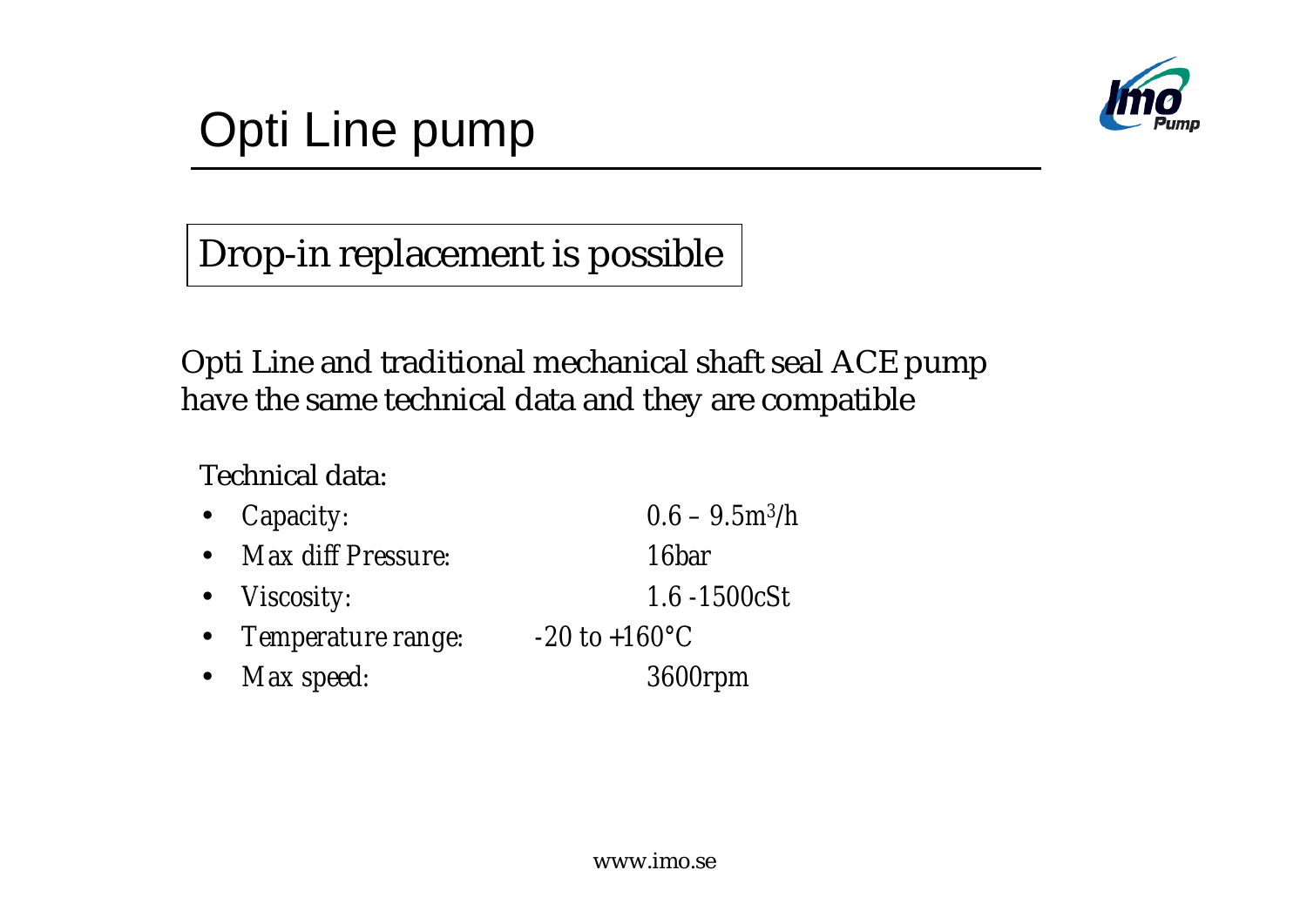

Economical aspects on pump selection

Investment and Maintenance Costs Comparison Between Lube, Fuel and Opti Line Pumps In Different Applications

- Light duty (*Lube oil system*) – *Low wear rate of shaft seal*
- Heavy duty (*HFO system*)
	- *Medium wear rate of shaft seal*
- Extreme duty (*High temp HFO system*)
	- *High wear rate of shaft seal*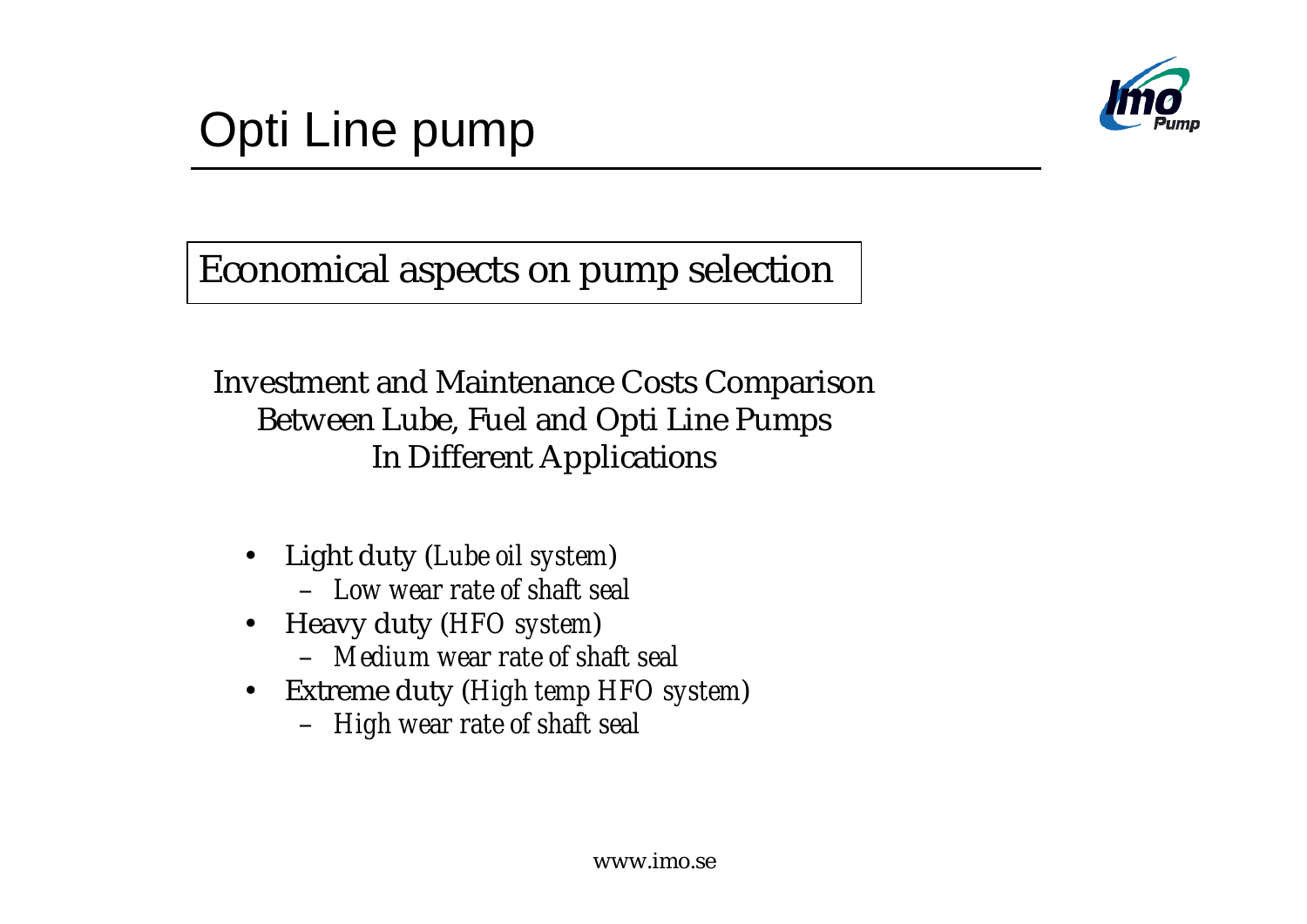

#### Extreme duty application

- In a extreme duty system, ex. booster system HFO supply and cir. pumps , the best selection is a Opti Line pump version
- The increased investment cost of Opti Line pump will be paid off under a short time

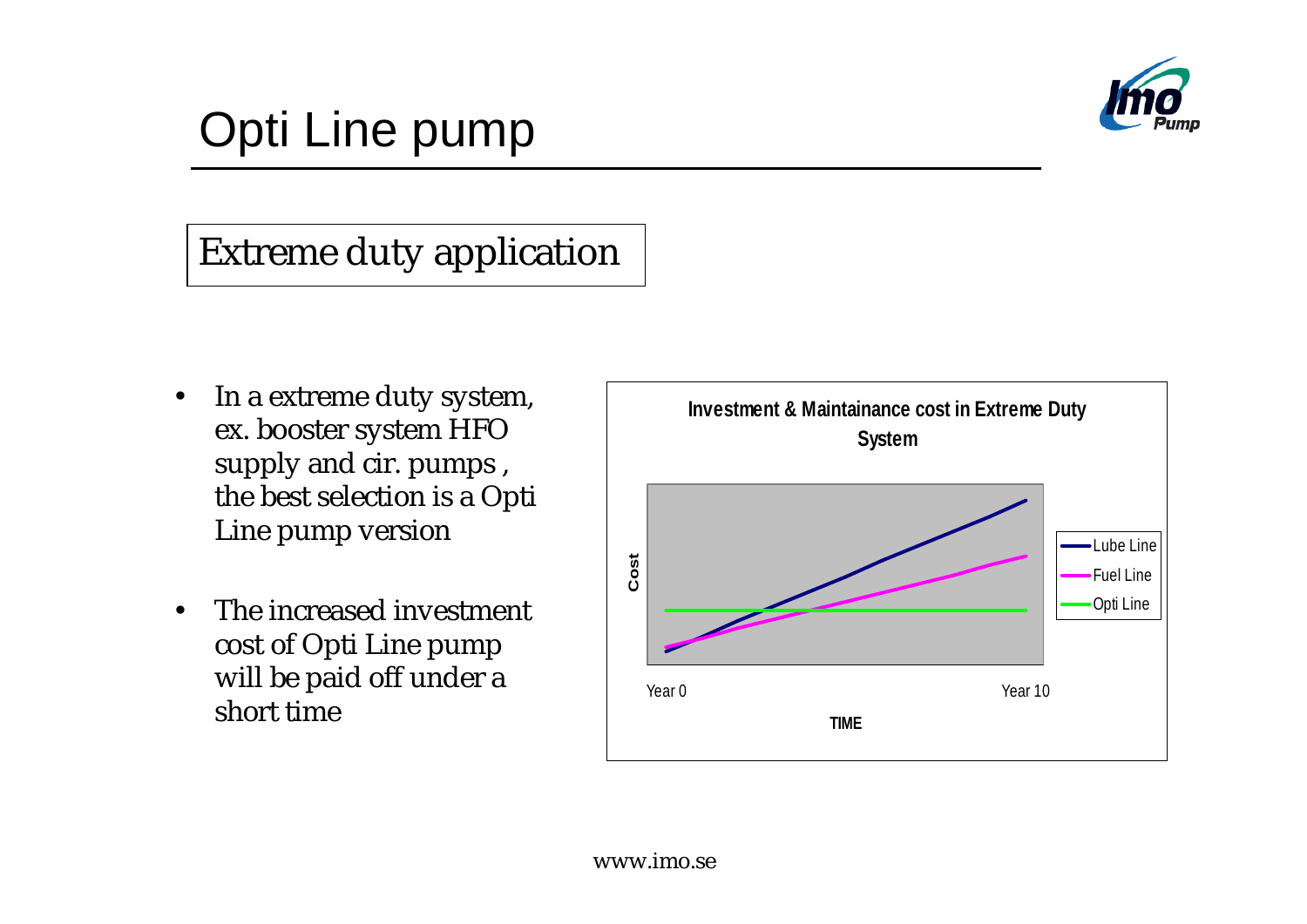

#### Heavy duty application

- In a heavy duty system, ex. HFO transfer pump or HFO separator feed pump, Opti Line or Fuel Line pump should be selected
- Lube Line pump version is not a economical solution

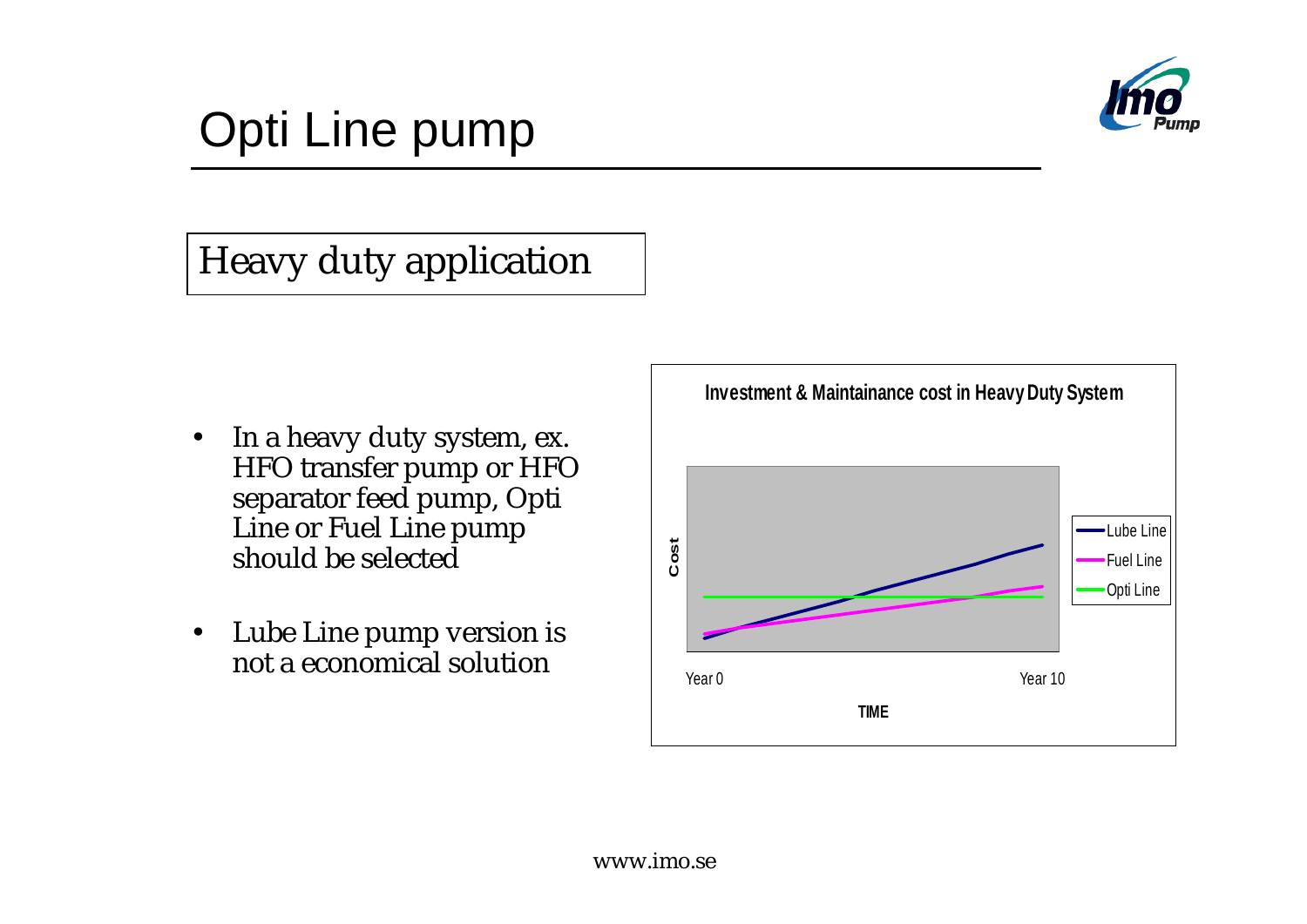

#### Light duty application

- In a light duty system, ex. DO/LO transfer pump or DO/LO separator feed pump, the best selection is a Lube Line pump version
- The increased investment cost of Fuel or Opti Line pump will not be paid off shortly